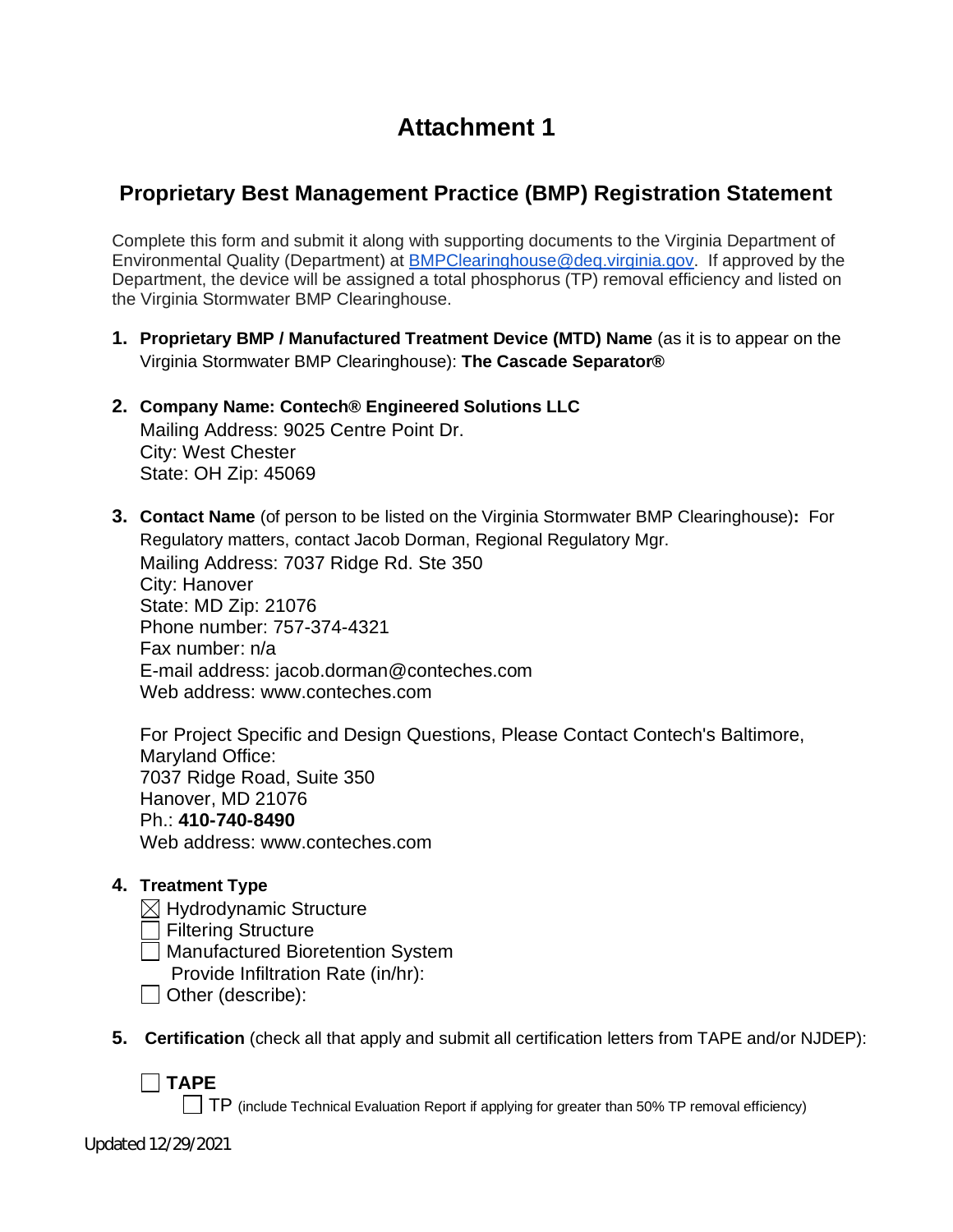$\Box$  TSS

**NJDEP** (TSS)

### **6. Proprietary BMP History:**

How long has this specific model/design been on the market? Cascade Separator has been commercially available for 2 years at the time of this submission.

#### **7. Maintenance:**

What is the generic inspection and maintenance plan/procedure? (Attach necessary documents): A copy of the Cascade Separator O&M guide can be found at: https://www.conteches.com/Portals/0/Documents/Maintenance%20Guides/Cascade-Maintenance%20Guide.pdf?ver=2018-11-05-093254-300

Is the maintenance procedure and/or are materials/components proprietary?

 $\Box$  Yes, proprietary  $\boxtimes$  No, not proprietary

#### **8. Comments**

Include any additional explanations or comments:

#### **9. Certification**

Signed by the company president or responsible officer of the organization:

 "I certify that all information submitted is to the best of my knowledge and belief true, accurate, and complete."

| Signature: ______                  |
|------------------------------------|
| Name: __ Jacob Dorman              |
| Title: Regional Regulatory Manager |
| Date: 12/29/21                     |

**NOTE: All information submitted to the Virginia Department of Environmental Quality will be made publicly accessible to all interested parties. If the device is approved by the Department, this Proprietary BMP registration form will be posted on the Virginia Stormwater BMP Clearinghouse.**